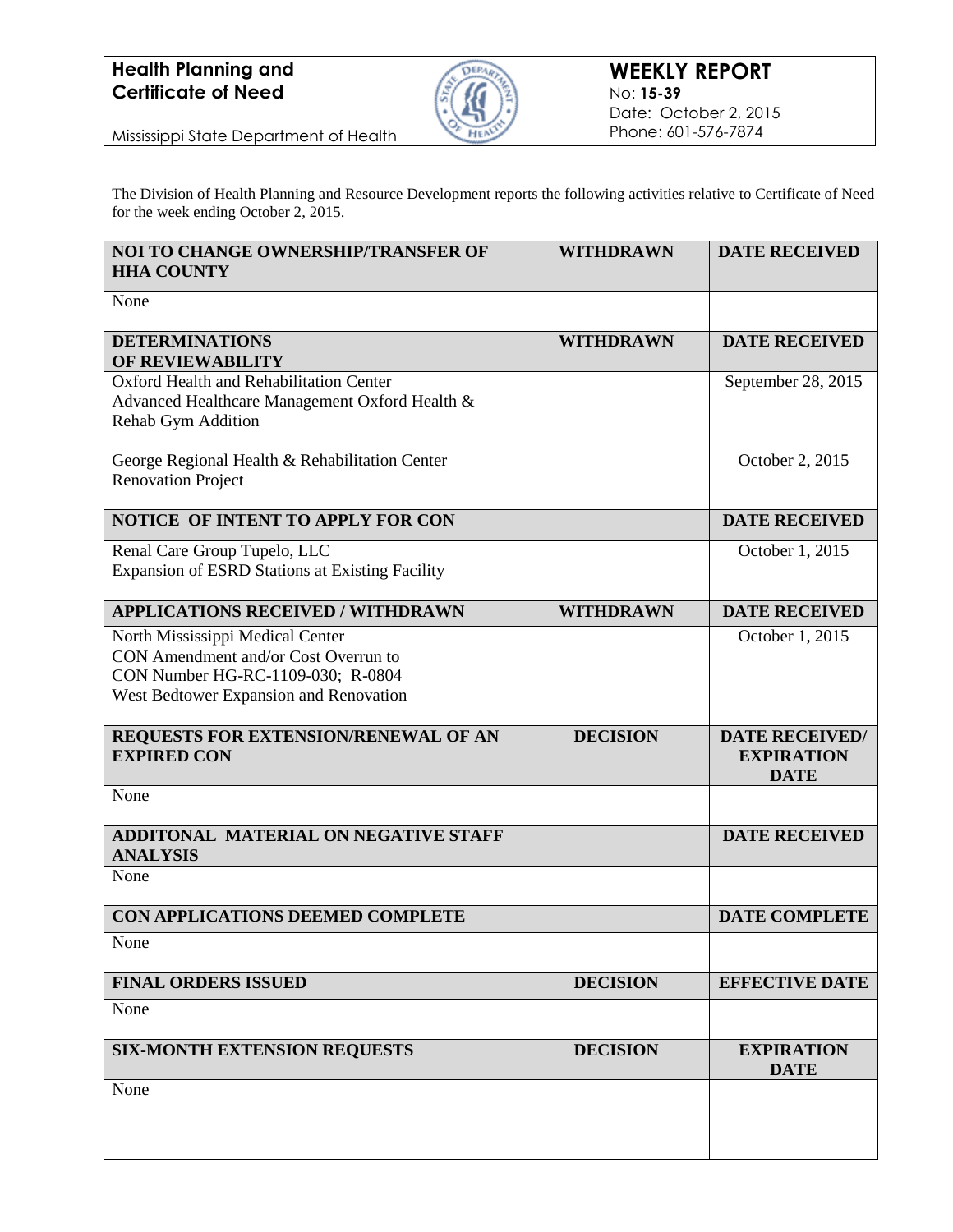

#### **WEEKLY REPORT** No: **15-39** Date: October 2, 2015 Phone: 601-576-7874

Mississippi State Department of Health

| <b>HEARINGS DURING THE COURSE OF REVIEW</b>                                                                                                                                                                                                | <b>REQUESTED</b>   | <b>DATE</b><br><b>SCHEDULED</b> |
|--------------------------------------------------------------------------------------------------------------------------------------------------------------------------------------------------------------------------------------------|--------------------|---------------------------------|
| <b>CON Review Number: HG-RC-0515-008</b><br>St. Dominic - Jackson Memorial Hospital<br>Renovation and Expansion of Emergency Department<br>Capital Expenditure: \$40,071,029<br>Location: Jackson, Hinds County, Mississippi               |                    |                                 |
| Requestor: Jackson HMA LLC, d/b/a Merit Health<br>Central                                                                                                                                                                                  | August 27, 2015    | To be Scheduled                 |
| <b>CON Review Number: ASC-NIS-0614-008</b><br>Madison Physician Surgery Center<br>Establishment of a Multi-Specialty Ambulatory Surgery<br>Center<br>Capital Expenditure: \$1,869,414.00<br>Location: Madison, Madison County, Mississippi |                    |                                 |
| Requestor(s): Madison Physician Surgery Center                                                                                                                                                                                             | September 10, 2014 | To Be Scheduled                 |
| CON Review: HG-RLS-1210-039<br>Patients' Choice Medical Center, Raleigh<br>Lease/Relocation of 10 Chemical Dependency Beds &<br>Offering of Adult Chemical Dependency Services<br>Capital Expenditure: \$58,400                            |                    |                                 |
| Requestor: Alliance Health Center, Meridian                                                                                                                                                                                                | March 16, 2011     | To Be Scheduled                 |
| CON Review: FSF-NIS-0610-025<br>Gumtree Imaging, LLC Tupelo<br>Acquisition/Establishment and Offering of MRI Services<br>Capital Expenditure: \$1,090,000                                                                                  |                    |                                 |
| Requestor: The Imaging Center at Gloster Creek Village                                                                                                                                                                                     | August 26, 2010    | To Be Scheduled                 |
| <b>CON Review: ESRD-NIS-0908-031</b><br>Fresenius Medical Care-Calhoun City<br>Establish/Const of a 6-Station ESRD Facility in<br><b>Calhoun County</b><br>Capital Expenditure: \$462,471                                                  |                    |                                 |
| Requestor: Fresenius Medical Care                                                                                                                                                                                                          | March 9, 2010      | To Be Scheduled                 |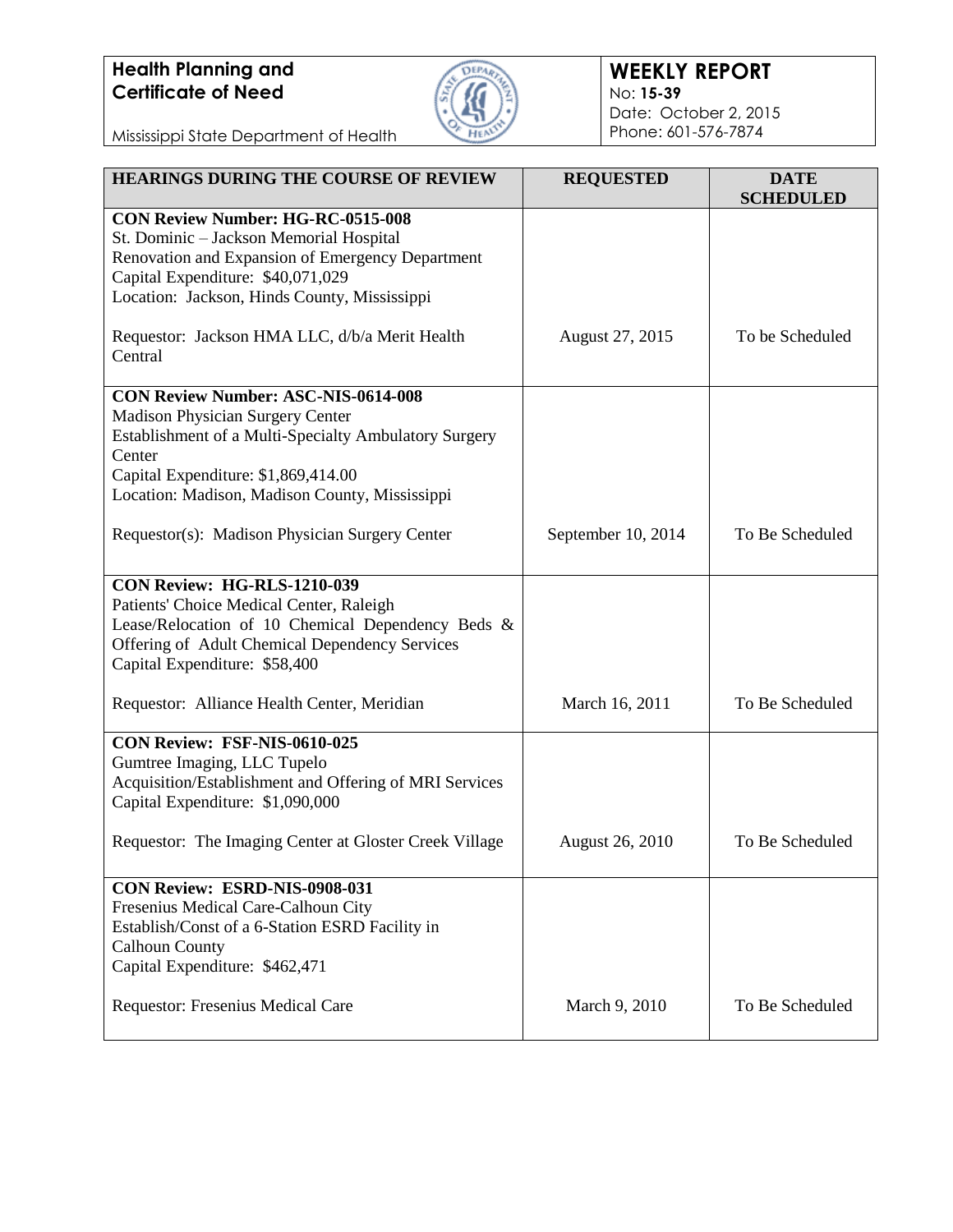

Mississippi State Department of Health

| CON Review: ESRD-NIS-0908:035                                                      |                  |                 |
|------------------------------------------------------------------------------------|------------------|-----------------|
| Fresenius Medical Care-Water Valley                                                |                  |                 |
| Establish/Const. of a 6-Station ESRD facility in                                   |                  |                 |
| Yalobusha County                                                                   |                  |                 |
| Capital Expenditure: \$462,471                                                     |                  |                 |
| Requestor: Fresenius Medical Care                                                  | March 9, 2010    | To Be Scheduled |
| CON Review: FSF-NIS-0808-024                                                       |                  |                 |
| Advanced Medical Imaging of Greenville, LLC                                        |                  |                 |
| Provision of MRI Services in Washington County                                     |                  |                 |
| Capital Expenditure: \$0                                                           |                  |                 |
| Requestor: Delta Regional Medical Center                                           | December 3, 2008 | To Be Scheduled |
| <b>CON Review: FSF-NIS-0807-018</b>                                                |                  |                 |
| Desoto Imaging and Diagnostics, LLC                                                |                  |                 |
| <b>Establishment of Mobile PET Services</b>                                        |                  |                 |
| Capital Expenditure: \$0                                                           |                  |                 |
|                                                                                    |                  |                 |
| Requestor: Baptist Memorial Hospital - DeSoto                                      | December 3, 2007 | To Be Scheduled |
| CON Review: HG-NIS-1206-038                                                        |                  |                 |
| Laird Hospital, Inc.                                                               |                  |                 |
| Offering of MRI Services at Rush Medical Clinic,                                   |                  |                 |
| Philadelphia                                                                       |                  |                 |
| Capital Expenditure: \$14,500                                                      |                  |                 |
|                                                                                    |                  | To Be Scheduled |
| Requestors: Neshoba County General Hospital & InSight<br><b>Health Corporation</b> | May 2, 2007      |                 |
|                                                                                    |                  |                 |
| CON Review: FSF-NIS-1006-031                                                       |                  |                 |
| Starkville Orthopedic Clinic, Starkville                                           |                  |                 |
| Acquisition of MRI Equipment and Offering of Open                                  |                  |                 |
| <b>Orthopedic MRI Services</b>                                                     |                  |                 |
| Capital Expenditure: \$802,060                                                     |                  |                 |
|                                                                                    |                  |                 |